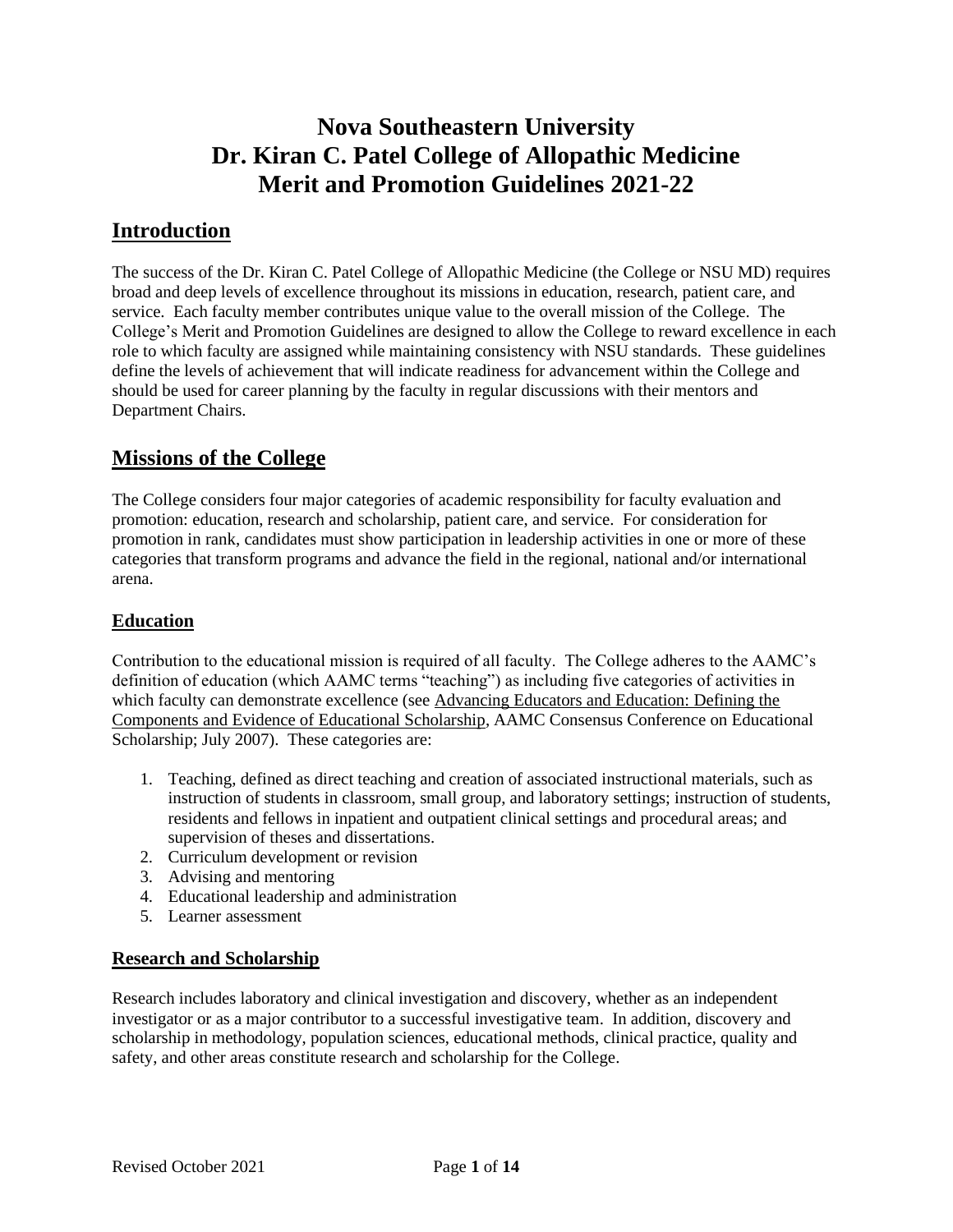### **Patient Care**

As appropriate for the faculty member's training and qualifications, the provision of compassionate, costeffective, excellent medical care to patients is a critically important mission of the College. An assignment to patient care requires the candidate to demonstrate effective clinical skills, provide or improve clinical innovations, develop clinical research and/or clinical programs, and participate in programs that measurably improve patient outcomes.

#### **Service**

All faculty members are expected to demonstrate good citizenship through service activities for their Department, the College, and NSU as well as interaction, engagement, and leadership within their scholarly communities and in the public domain and such service is generally not considered as a metric for promotion. For consideration in promotion recommendations, candidates must show exceptional service both within the College of Medicine and University and to the community and profession. Examples of exceptional service include active participation in governance of professional organizations, engaging in the review of research grants, leading Departmental, College, or University committees and initiatives, commendable participation in community service or other volunteer activities, creative scholarly contributions to an administrative discipline, or evidence that community professional service (such as care of the indigent) makes a substantial contribution to the health of the College over and above the individual's clinical activity.

### **Administration**

Administrative activities are not considered as a separate category but will be considered within the area to which they apply. For example, administrative responsibility for an educational activity (e.g., residency director; course director; assistant or associate dean for education) will be considered within educational effort and evaluation. Administrative responsibility for a clinical activity (e.g., clinic director, clinical program director, chief of service) will be considered within patient care effort and evaluation. Administrative responsibility for a research activity (e.g., departmental vice chair for research, departmental research coordinator, associate dean for research) will be considered within research effort and evaluation.

Significant administrative assignments that do not fall into the four recognized categories, but serve a broader function (e.g., division chief, department chair, assistant or associate dean for advocacy, diversity, faculty) may be considered under the category of service. Excellence and scholarship in this type of administrative activity may be presented as a supplement to the activities in education, research and scholarship, and/or patient care in promotion considerations.

## **Overview of the College's Faculty Progression Model**

Decisions on promotion are a key to the future quality and operation of NSU MD and the College is committed to supporting professional growth of its faculty through mentoring and clear expectations for performance and advancement in academic rank. The College expects all of its faculty members to have assignments in at least two of its mission areas of education, research and scholarship, patient care, and service. In general, faculty members with a primary assignment in research and scholarship or patient care will be expected to contribute to the education and/or service missions.

All faculty members will have opportunities for promotion based on the achievement of documented excellence within their assignments. Evidence of scholarship is required for all promotions. **Scholarly**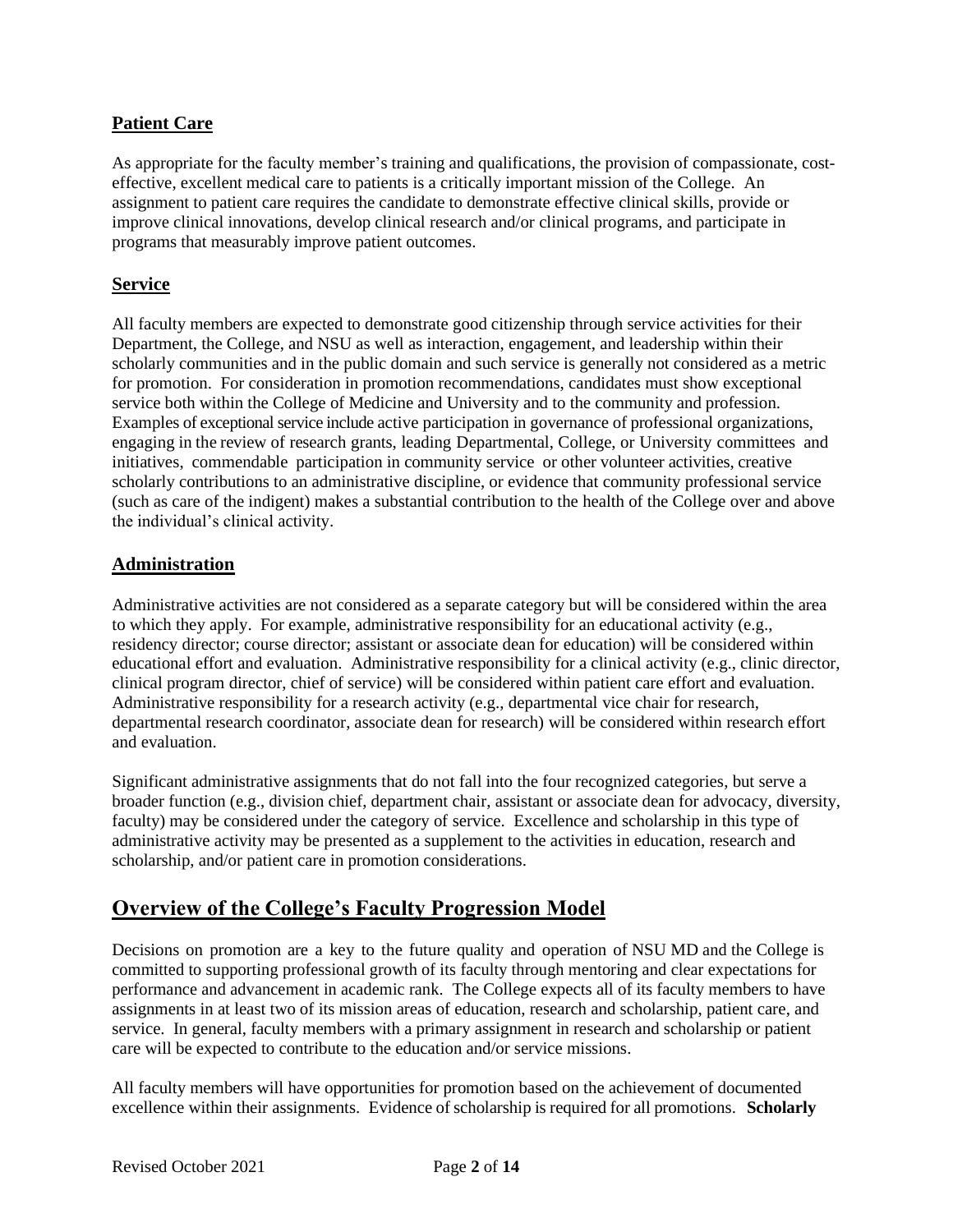**activity must be demonstrated regularly (i.e., on average annually) for promotion to the rank of Associate Professor or Professor. Recommendations for promotion will be based on evidence that the candidate has achieved excellence in the major area of effort, see pages 6-14), while demonstrating proficiency (as defined on pages 4-5) in all other assigned areas. As a rule, promotion from Assistant to Associate Professor requires regional and/or national recognition, while promotion from Associate to Full Professor requires national and/or international recognition.**

The offer letter from the Department Chair will describe the percentage effort in each area at the time of hiring. Thereafter, the annual Assignment of Responsibilities (AOR) from the Department Chair will describe the relative efforts for education, research and scholarship, patient care, and service.

To ensure fair and objective evaluation of faculty members in the context of their academic assignments, achievements in education, research and scholarship, patient care, and service will be emphasized proportionally, based on the individual candidate's percent of effort in these areas over time during his/her progress toward promotion.

Time-in-rank toward promotion to the next rank is typically 6 years. However, promotion will be based on demonstrated merit and not years of departmental employment.

While it is recognized that the responsibilities of part-time faculty may differ from those with full-time appointments, the definitions of the expectation of excellence and proficiency will be applied in the same manner as for full-time faculty.

#### **Annual and Mid-Cycle Appraisal of Progress toward Promotion**

Annual Evaluation: The Department Chair is responsible for completing an Annual Evaluation of each faculty member and for assessing the progress of faculty toward promotion. The Annual Evaluation will examine the assigned duties including education, research and scholarship, patient care, and service based on the faculty member's specific assignments as documented in the Assignment of Responsibilities or AOR (including any interim amendment). The Chair will provide a copy of the Annual Evaluation to each faculty member.

Periodic Career Review (Mid-Cycle Review): In addition to the Annual Evaluation, a comprehensive review of progress towards promotion will be conducted, at the latest, within three years after the time of hiring or 3 years after the time of the last promotion in rank.

**Record of Activities:** All faculty should maintain records of their activities and accomplishments in each area of their AOR in order to document the breadth of their accomplishments and contributions to the Department and College missions of education, research and scholarship, patient care, and service. These records will be reviewed by the Department Chair annually and will be used to provide feedback on progress toward promotion at the mid-cycle review.

**Outside Independent Reference Letters:** Promotion from Assistant to Associate Professor does not require attainment of a national reputation in the candidate's discipline, while promotion from Associate to Full Professor generally requires attainment of a national or international reputation. For all promotions, unequivocal demonstration of scholarship is expected. Therefore, the promotion packet must include letters from referees outside of the university, at or above the rank to which the candidate is being promoted, who are acceptable to the Department Chair (based on expertise in the candidate's area). At least 3 such letters are required for promotion to the rank of Associate Professor, while promotion to Professor requires at least 5 letters. These should not come from persons closely identified with the candidate (such as graduate advisors and post-doctoral mentors) so as to be objective. The candidate will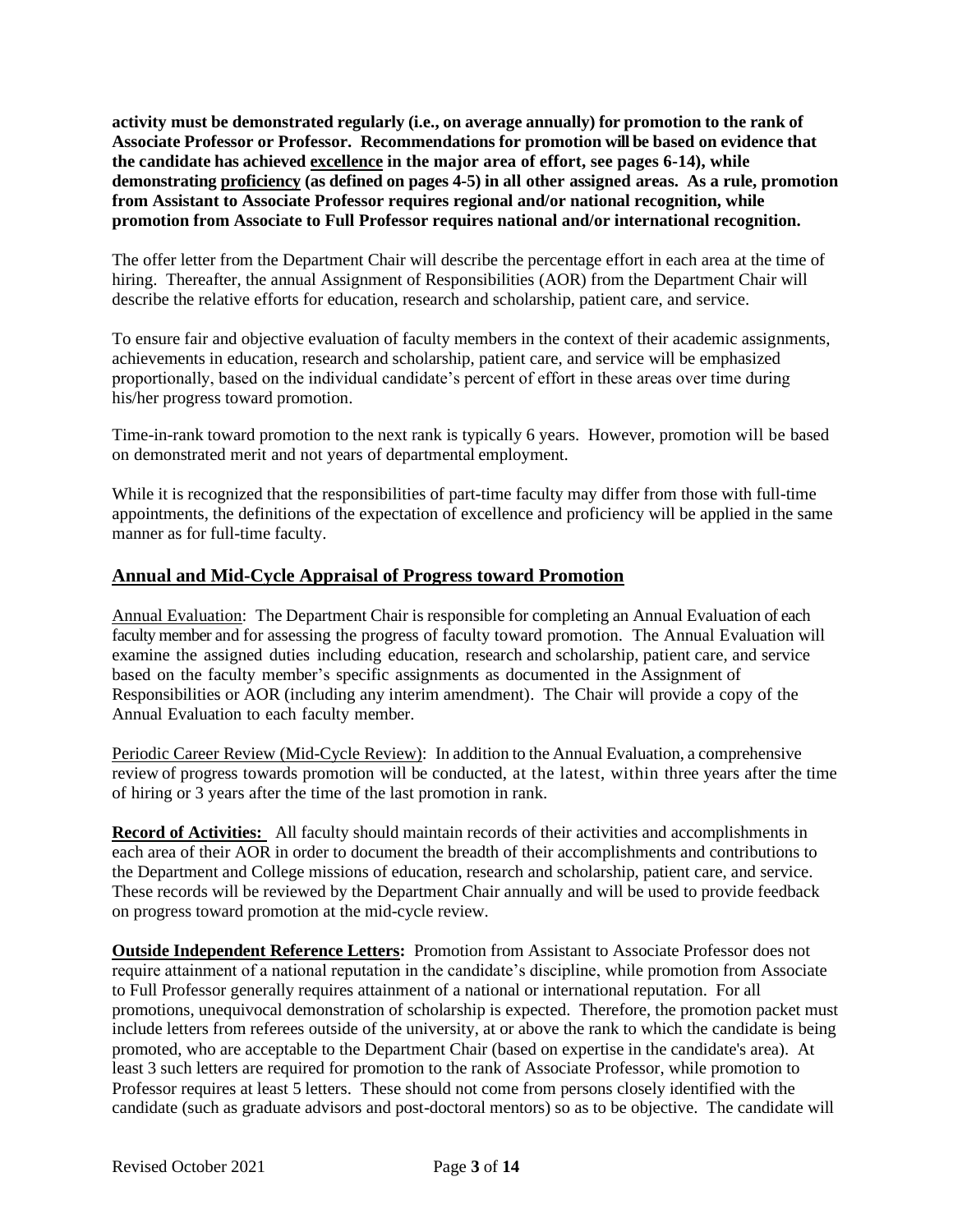provide a list of potential reviewers to the Chair, who will finalize the list. The chair may consult senior faculty in the candidate's area of expertise (Associate or Full Professors) in the Department, or in other university departments if expertise within the Department is not available. The final list of potential referees will be provided in writing to the candidate, who will review this list for conflict of interest, or evidence that the reviewers do not have sufficient expertise in the candidate's field and are therefore not qualified.

## **Role of the Merit and Promotion Committee in Appointments and Promotions**

As described in the College's Bylaws, the Merit and Promotions Committee reviews the credentials of all prospective employed faculty who are proposed by their Department Chair to be appointed at the rank of Associate Professor or Professor and reviews applications for promotion of employed faculty who are proposed by their Department Chair for promotion to the rank of Associate Professor or Professor. Rank for prospective affiliate faculty is recommended by the Department Chair to the Dean, who will make the final determination of rank. Following review, the Committee makes recommendations regarding appointments and promotions to the Dean. Faculty being appointed or promoted to the rank of Assistant Professor do not need to have their qualifications reviewed by the Merit and Promotion Committee.

## **Proficiency Standards**

### **Proficiency in Education**

Proficiency in education is best demonstrated by a documented education assignment and satisfactory supervisory, peer, and learner reviews of the documented educational activities. The following are required as documentation of proficiency:

- Peer reviews that demonstrate satisfactory teaching/education performance.
- Reviews by recipients of the educational efforts (e.g., students or residents) that demonstrate satisfactory educational performance. This evidence should include the number of evaluations collected and should summarize the results, including recipient comments when available.
- Additional evidence of proficiency in other areas of educational activity may be included, for example engaging in structured mentoring or advising activities, developing new instructional or curricular materials, evidence of learning (e.g., analysis of learner portfolios or critical incidents or results of pre- and post-teaching assessments of learner performance), and participation in interdisciplinary education efforts. Descriptions of the quantity and quality of these educator activities should demonstrate proficiency.

### **Proficiency in Research and Scholarship**

Research is the systematic investigation into and study of aspects of the natural world to generate new knowledge, while scholarship refers to any activities that advance knowledge by being made available in a form others may build on or use, for which the contribution to the field is evaluated by peers. Proficiency in research and scholarship, at a minimum, is demonstrated by the faculty member's satisfactory performance of their assigned research or scholarship goals. The following are required for documentation of proficiency:

- For those with a work assignment of greater than 20%, regular dissemination of research findings (on average, at least annually), the majority of which should be through peer-reviewed publications.
- For those with a work assignment of 20% or less, at least one peer-reviewed publication or other evidence of dissemination of knowledge) during the period of review.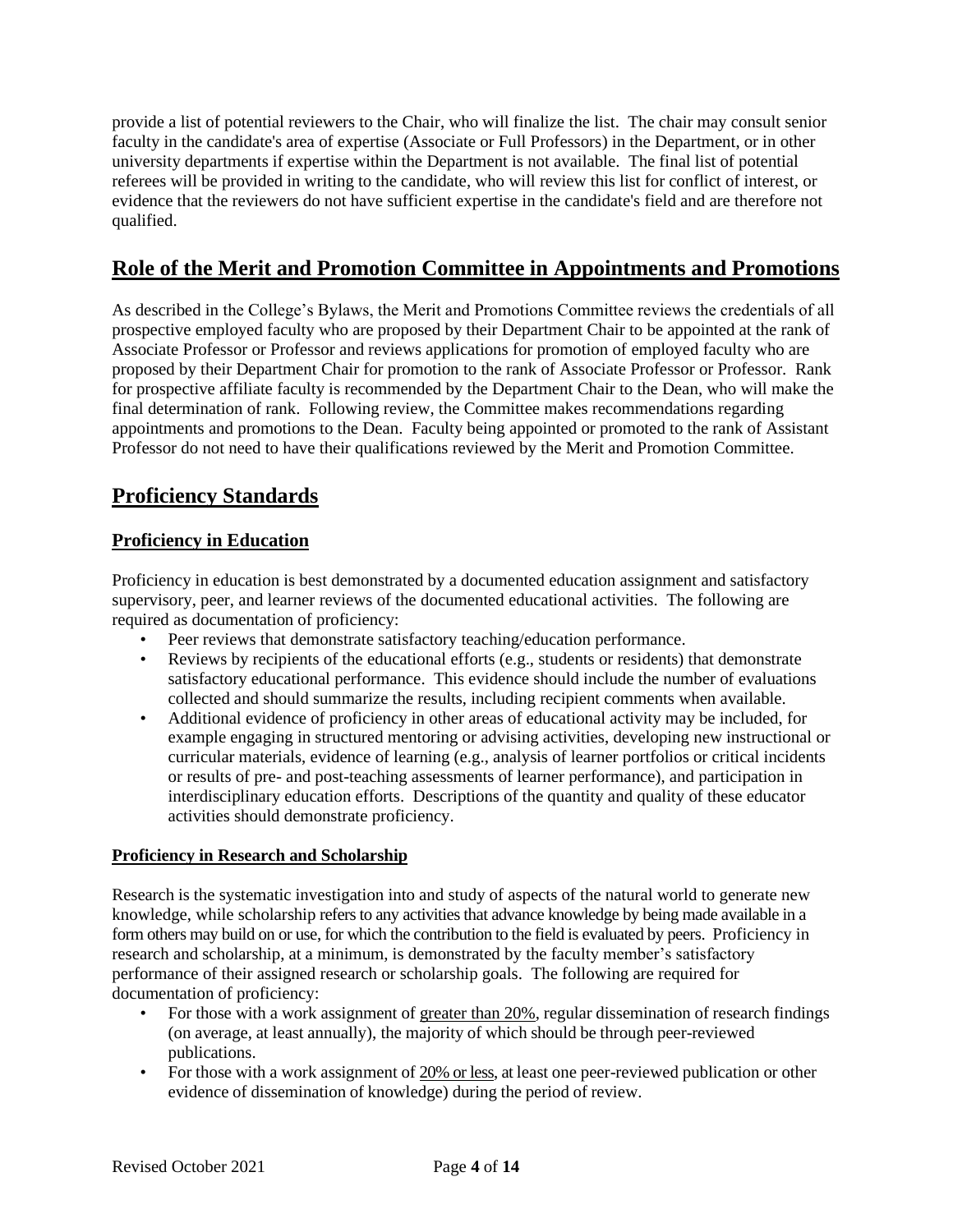- Reviews by collaborators, peers, and external reviewers indicating satisfactory performance.
- Evidence in the promotion packet of a scholarly approach and dissemination of knowledge may include journal articles, papers on pedagogic issues, review articles, case reports, clinical or educational outcomes studies, electronic dissemination (e.g., computer programs, CD-ROM, videos, web-based), textbooks, book chapters, presentations of scholarship in internal and regional fora, technology transfer, development of new protocols that are widely accepted, service development of educational tools, curricula or curricular models, study guides, computeraided tools, new evaluation methodologies, well subscribed faculty development programs, development of patents, funding (e.g., research grants, training grants, clinical contracts, investigational drug studies, funded educational initiatives, cooperative industry agreements, etc.).

#### **Proficiency in Patient Care**

Proficiency in patient care is essential for any faculty member having an assignment to provide medical care to patients. At a minimum, proficiency in patient care is demonstrated by the faculty member's satisfactory performance of the assigned patient care responsibilities. Other evidence of proficiency may include the following:

- Satisfactory peer and supervisor reviews of the clinical service.
- Reviews by recipients of the service (e.g., colleagues, referring physicians, collective reviews/patient satisfaction inventories) that document proficiency.
- Measurable satisfactory participation in Quality Improvement (QI) activities of the clinical program. QI activities include adherence to national quality standards, successful achievement of national quality standards, targeted clinical-service-related collaborative partnerships with the community, improved health care outcomes, cost effectiveness/clinical efficiencies of the program, support/adoption of new technologies, and methods or procedures that contribute to improved health care outcomes or improve public health.

#### **Proficiency in Service**

Proficiency in service is best demonstrated by documented service and satisfactory peer and supervisory reviews of the service. Reviews by the recipients of the service or colleagues with knowledge of the service must also be obtained to document proficiency. Community service is defined as service to the Department, College, University, local community, region, state, or nation. Service to the profession is defined as service to research, to medical education, or to the candidate's professional organization(s). In order for the activities to be considered, they must involve expertise in patient care, one or more of the sciences basic to medicine (e.g., biomedical, social, behavioral), and/or medical education. Evidence of significantly increased clinical-service-related collaborative partnerships with the community may be presented as a supplement to the activities in service in promotion and periodic career review consideration.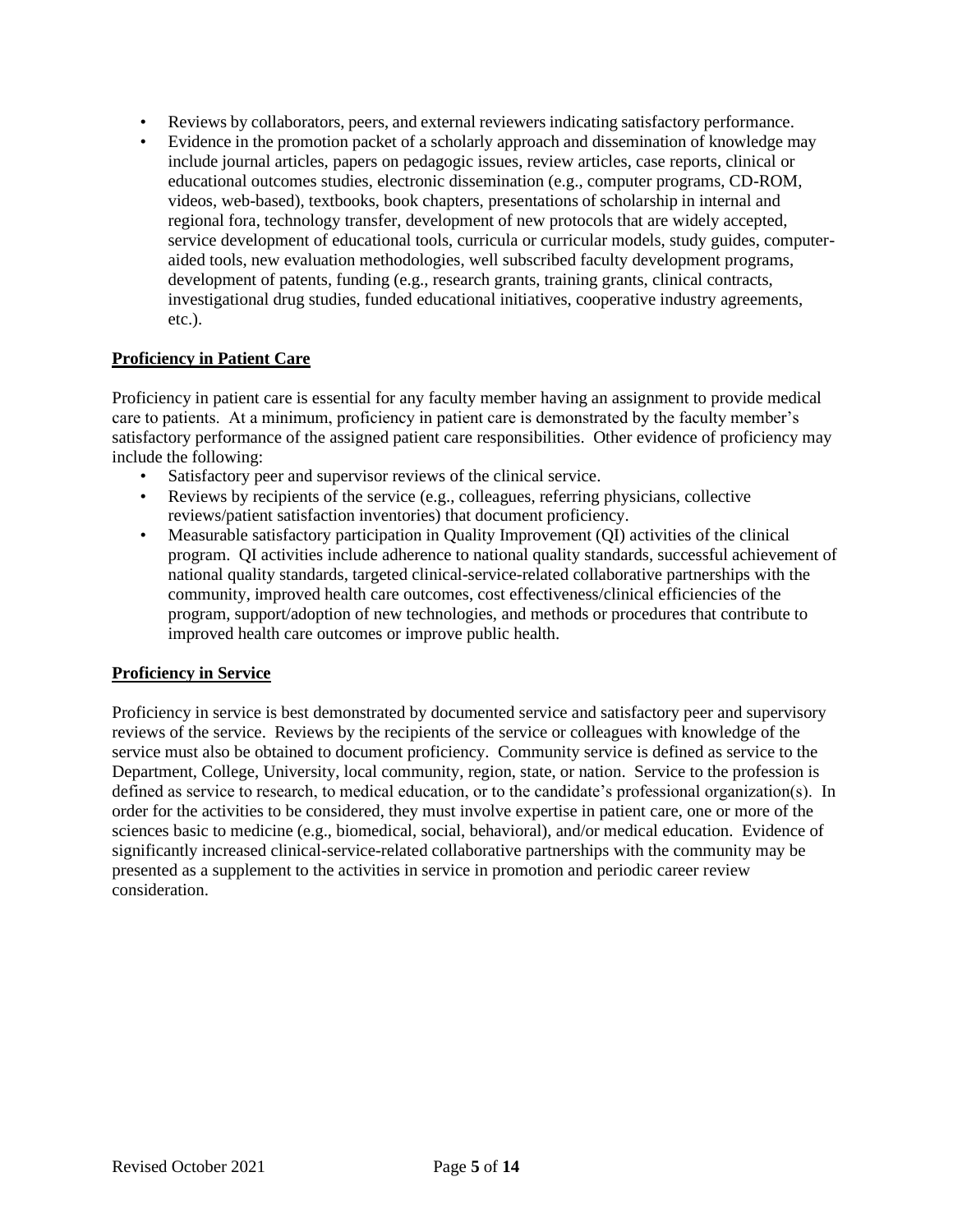## **Instructor**

#### *The criteria for appointment at the rank of Instructor include:*

- A master's degree or higher.
- Related work experiences, professional licensure and certifications, honors and awards, documented excellence in teaching, or other demonstrated competencies and achievements that contribute to effective teaching.
- Demonstrated interest in being a productive and collegial professional in the field of medical education.

## **Assistant Professor**

#### *The criteria for initial appointment at the rank of Assistant Professor, or promotion to the rank of Assistant Professor, include:*

- A doctoral degree (Ph.D., M.D., D.O., or equivalent) with successful completion of a postgraduate training program; ABMS or AOA board certification or board eligibility in a clinical discipline, or the equivalent for non-M.D. specialists; and a major commitment to education, research and scholarship, and/or patient care.
- Evidence of the ability to be an effective teacher and carry out research and/or scholarly activity.
- Demonstrated interest in being a productive and collegial professional in the field of medicine, medical education and/or science.

## **Promotion from Assistant to Associate Professor**

*Promotion from Assistant to Associate Professor requires EXCELLENCE in the faculty member's primary mission and PROFICIENCY in all other assigned missions. Definitions of "excellence" as required for promotion from Assistant to Associate Professor are described below. Definitions of "proficiency" can be found on pages 4-5. As a rule, promotion from Assistant to Associate Professor requires regional or national recognition in the faculty member's primary mission.*

#### **Education Excellence**

Promotion from Assistant Professor to Associate Professor with a primary assignment in education requires demonstration of excellence in educational activities as documented by achievements detailed in the education and the research/scholarship sections of the promotion packet. These sections should be organized to clearly identify the candidate's contributions in one or more of the five categories recognized by the College: teaching, curriculum design and revision, mentoring and advising, educational leadership and administration, and learner assessment. The patient care and/or research sections of the promotion packet should be completed as appropriate, to document proficiency in the other missions and to fully describe the candidate's scope of work. All candidates must provide evidence of their service contributions.

The education section of the promotion packet must include the following:

- Documentation of a substantial education assignment with major responsibility (e.g., leadership role) for an educational program.
- Description of the faculty member's role for an educational program, with concise descriptions of the frequency and duration of the responsibility (quantity) and outcomes (quality).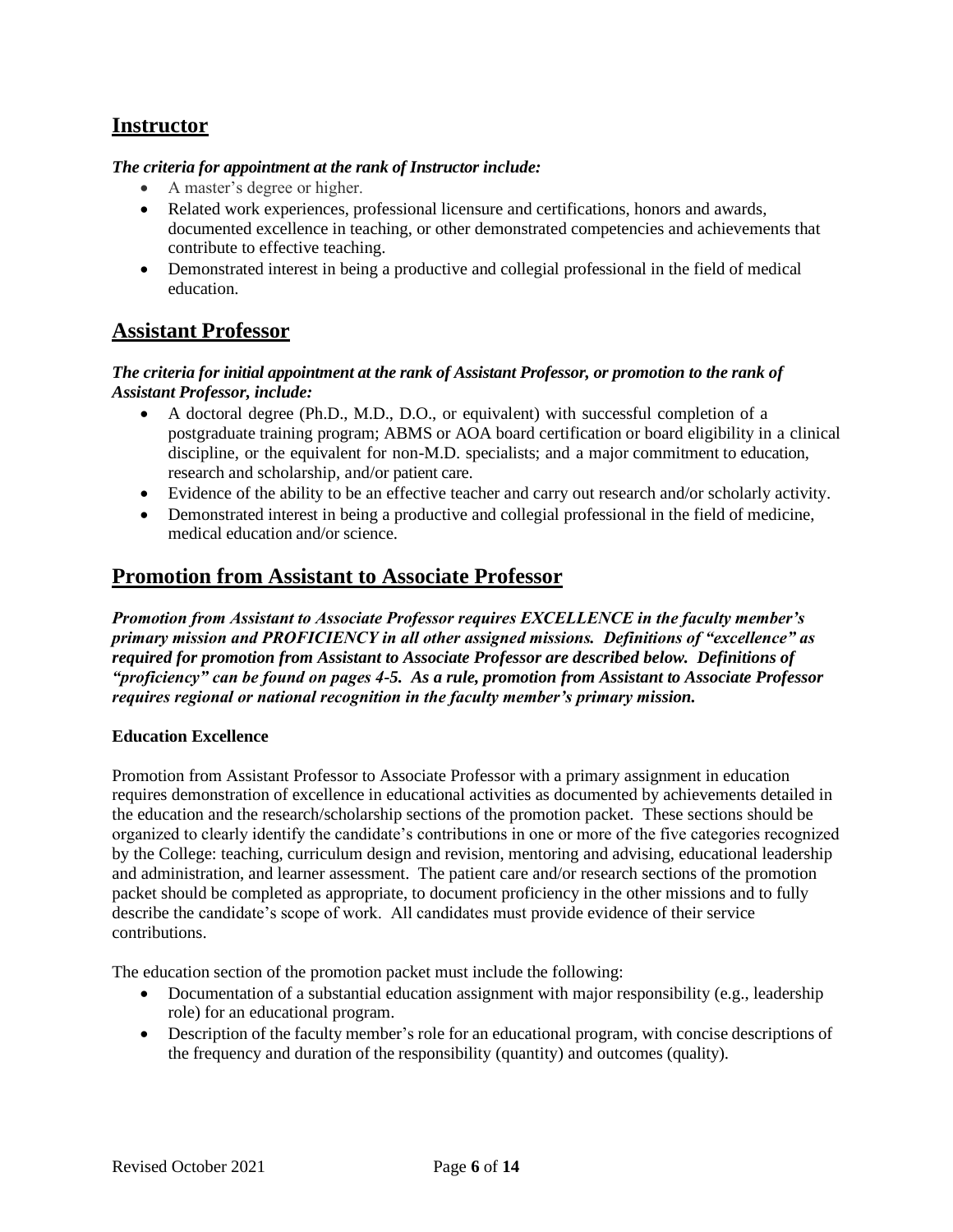- Peer and supervisory reviews that support the rating of excellence. The evidence should include the number of evaluations collected and should summarize results, including comments when available.
- Reviews by the recipients (students or residents) that support the rating of excellence. The evidence should include the number of evaluations collected and should summarize results, including comments when available.

Excellence in scholarly activity in education should be documented in the research/scholarship section of the promotion packet. Types of evidence of scholarly activity include but are not limited to:

- Journal articles, papers on pedagogic issues, review articles, case reports, educational outcomes studies, electronic dissemination (e.g., computer programs, CD-ROM, videos, web-based), textbooks, book chapters.
- Technology transfer, development of new approaches that are widely accepted, development of educational tools, curricula or curricular models, study guides, computer-aided tools, new evaluation methodologies, well-subscribed faculty development programs, workbooks adopted by other institutions.
- Invited lectureships, grand rounds, presentations of scholarship at regional or national forums.
- Serving as a specialty board reviewer, writing board review questions, or writing questions for the MCAT or USMLE examinations.
- Intramural or extramural funding for an educational project. Funding also demonstrates peer acceptance and is important to sustaining the program of scholarship.
- Leadership role in a local, regional, or national conference or in a multidisciplinary or interprofessional intramural conference on education.
- Evidence-based development or revision of organizational policy.
- Poster or oral presentations at local, regional, or national meetings.
- Incorporation of new educational technology or an evidence-based educational module into a curriculum.
- Evidence-based consultation to public officials at community, regional, state, or national venues.

The Chair's letter should indicate the Departmental expectations for education and whether the candidate meets these expectations.

#### **Research/Scholarship Excellence**

Promotion from Assistant Professor to Associate Professor with a primary assignment in research requires attainment of excellence in research/scholarship as documented by achievements detailed in the research/scholarship section of the promotion packet. The education and/or patient care sections of the promotion packet should be completed as appropriate, to document proficiency in the other missions and to fully describe the candidate's scope of work. All candidates must complete the service section of the promotion packet.

The research/scholarship section of the promotion packet must include the following:

- Description of the faculty member's research focus, development of his/her research program over the period of review, and role in research team activities.
- Reviews by peers and supervisors that support the rating of excellence. The evidence should include the number of evaluations collected and should summarize results, including comments when available.

Demonstration of research excellence may be documented by: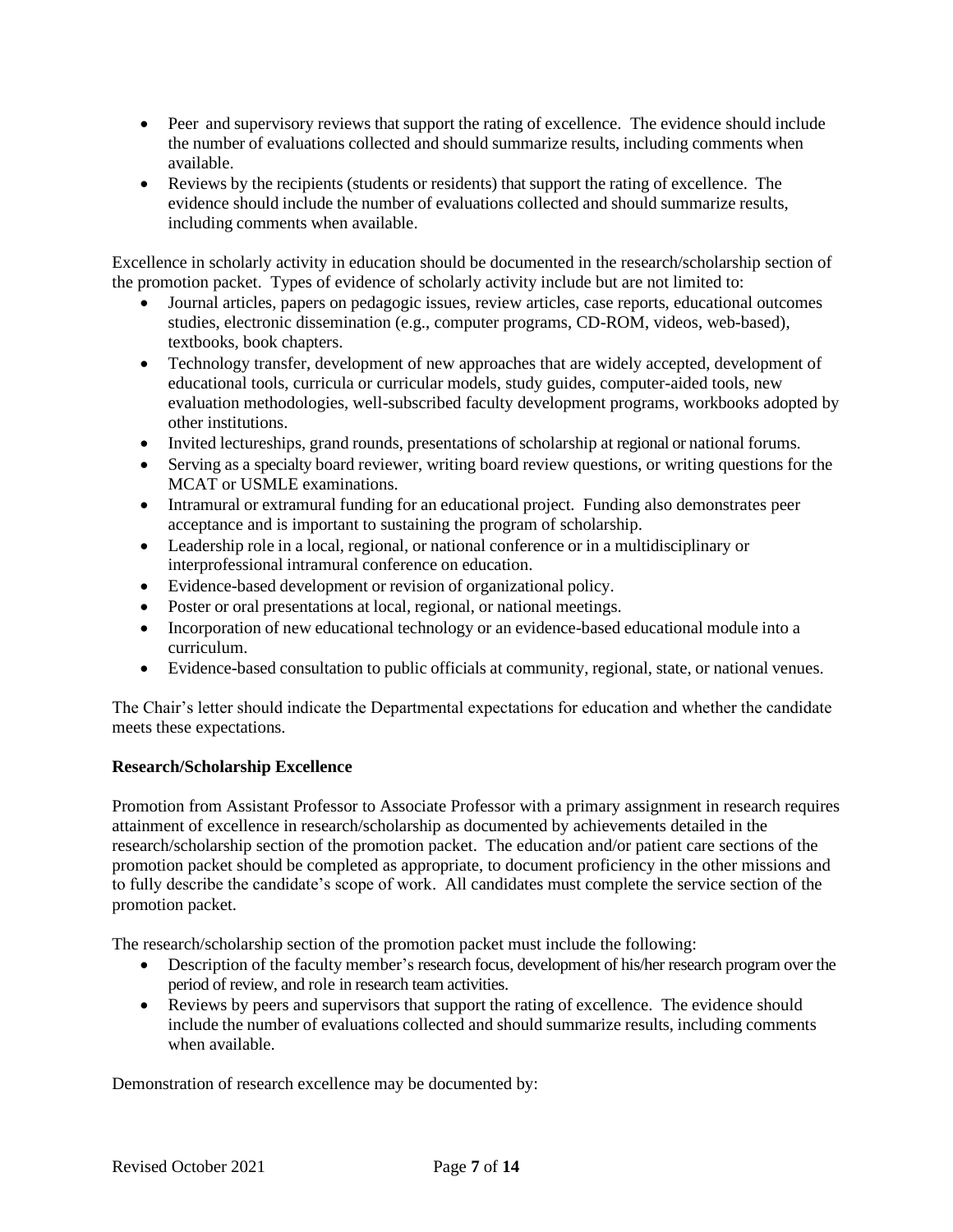- Publication of peer-reviewed articles in authoritative scholarly journals. The quality and impact of published articles are more important than the number published. Calculation of the candidate's publication h-index or citing the publication's impact factor may be added to the listing of publications as a means to demonstrate the candidate's impact in the field. The candidate must indicate his/or her contribution as an author for each publication.
- Publications as a member of a successful research team which include a description of the candidate's contributions to the research effort.
- Attainment of investigator-initiated, peer-reviewed research funding, beyond mentored awards, or demonstration of equivalent levels of scholarship.
- Publication of invited, important review articles, state-of-the-art articles, chapters, books and other forms of enduring scholarly work and communications.
- Invited presentations of research findings at meetings of scientific societies.
- Invited participation in national advisory committees for research foundations, federal funding agencies or other authoritative bodies.
- Professional contributions, such as serving on committees to develop clinical practice guidelines or healthcare policies.
- Listing and description of inventions and patent applications and awards.

Demonstration of the candidate's reputation within his/her discipline may be documented by activities such as those outlined below. Achievement of a national reputation is encouraged, but not required.

- Peer reviewer for scholarly publications.
- Service on editorial boards.
- Peer reviewer/grader for abstract submissions to extramural, regional, national and international meetings.
- Peer reviewer of research proposals for funding agencies, including foundation and federal study sections.
- Membership and leadership within leading national scientific societies of the candidate's field.
- Invited service as the chair or moderator of sessions for presenting original research at national meetings.

The Chair's letter should indicate the Departmental expectations for research productivity and whether the candidate meets these expectations, including the candidate's exact role in research team activities.

#### **Patient Care Excellence**

A candidate with a primary mission assignment in patient care may be promoted to Associate Professor with the demonstration of excellence in patient care as documented by achievements detailed in the patient care section of the promotion packet. The education and/or research/scholarship sections of the promotion packet should be completed as appropriate to document proficiency in the other missions and to fully describe the candidate's scope of work. All candidates must complete the service section of the promotion packet.

A candidate's promotion packet may demonstrate excellence in patient care even if one or more of the elements are not applicable or not available. For example, for faculty candidates who have not had many years to compile a full promotion packet, a minimum of two (2) peer evaluations of clinical work should be submitted. If other elements, including patient satisfaction scores are not available for the evaluation period, that section should be noted as "not available".

The patient care section of the promotion packet should demonstrate the breadth and impact of the candidate's academic clinical practice and include the following:

• Scope of the faculty member's clinical practice.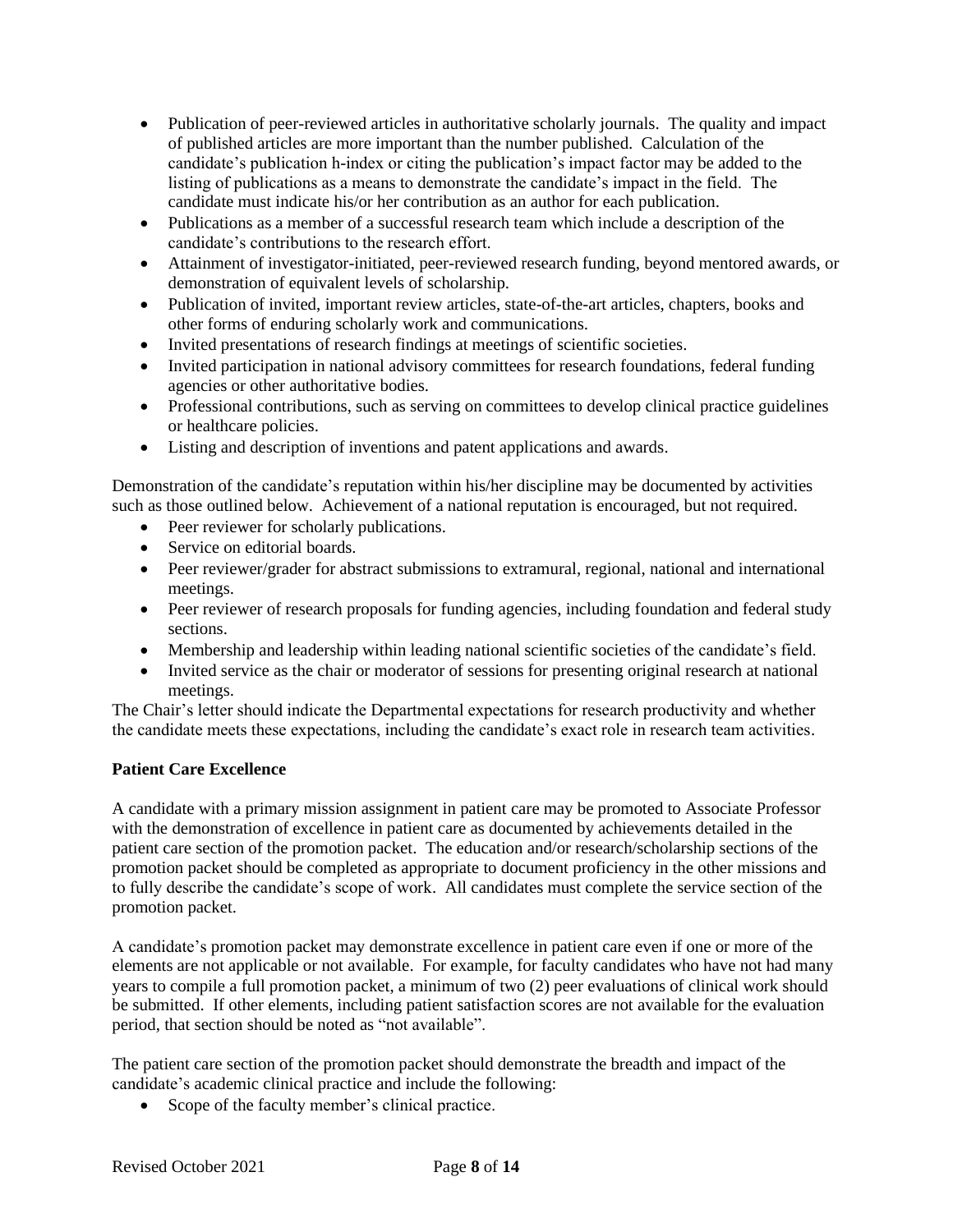- Interdisciplinary and/or interprofessional evaluations.
- Patient satisfaction scores.
- Demonstrated commitment to ongoing growth in clinical performance.
- Quality of care metrics.
- Clinical leadership roles.
- Professional contributions, such as serving on committees to develop clinical practice guidelines or healthcare policies.
- Clinical referrals.
- Clinical publications.
- Clinical presentations.
- Awards and Honors.
- Other information deemed pertinent to fully describing the candidate's contributions.

Clinical excellence must be supported by annual letters of evaluation documenting excellence in clinical care, innovation in practice methods, development of new programs, and leadership in safety and quality initiatives.

The Chair's letter should indicate the Departmental expectations for clinical performance and reputation and whether the candidate meets these expectations.

#### **Service Excellence**

Service contributions are expected of every faculty member but normally will not, in and of themselves, constitute accomplishments suitable for the basis for promotion. In general, service activities external to the University will help to establish the candidate's reputation in his/her discipline and area of primary assignment. However, if a faculty member has a primary service assignment that cannot be designated within the education, research and scholarship, or patient care missions and would like those activities to be considered in decisions about promotion, the candidate should fully describe the role and accomplishments achieved within that role. Scholarship must be demonstrated. The Chair's annual evaluation and promotion letter should document excellence in the performance of the candidate's activities. Outside evaluators should confirm the candidate's achievement of excellence in service. Other elements that may document excellence in such service activities could include:

- Documentation of substantial activity and productivity within the service assignment.
- Excellent regional or exceptional internal reputation as a leader within the service assignment, as documented in letters of evaluation.
- Scholarship related to the primary service mission.
- A record of one or more of the following:
	- o Evidence of novel and/or innovative program development and implementation.
	- o Evidence of a major leadership role in a Department or Center.
	- o Invited presentations at extramural meetings.
	- o Documentation that the candidate has had significant interaction and positive engagement with communities outside the College.
	- o Acquisition of external funding in support of service programs.
	- o Scholarship related to community professional service.

## **Promotion from Associate Professor to Professor**

### *Promotion from Associate Professor to Professor requires EXCELLENCE in the faculty member's primary mission, and PROFICIENCY in all other assigned missions. Definitions of "excellence" as*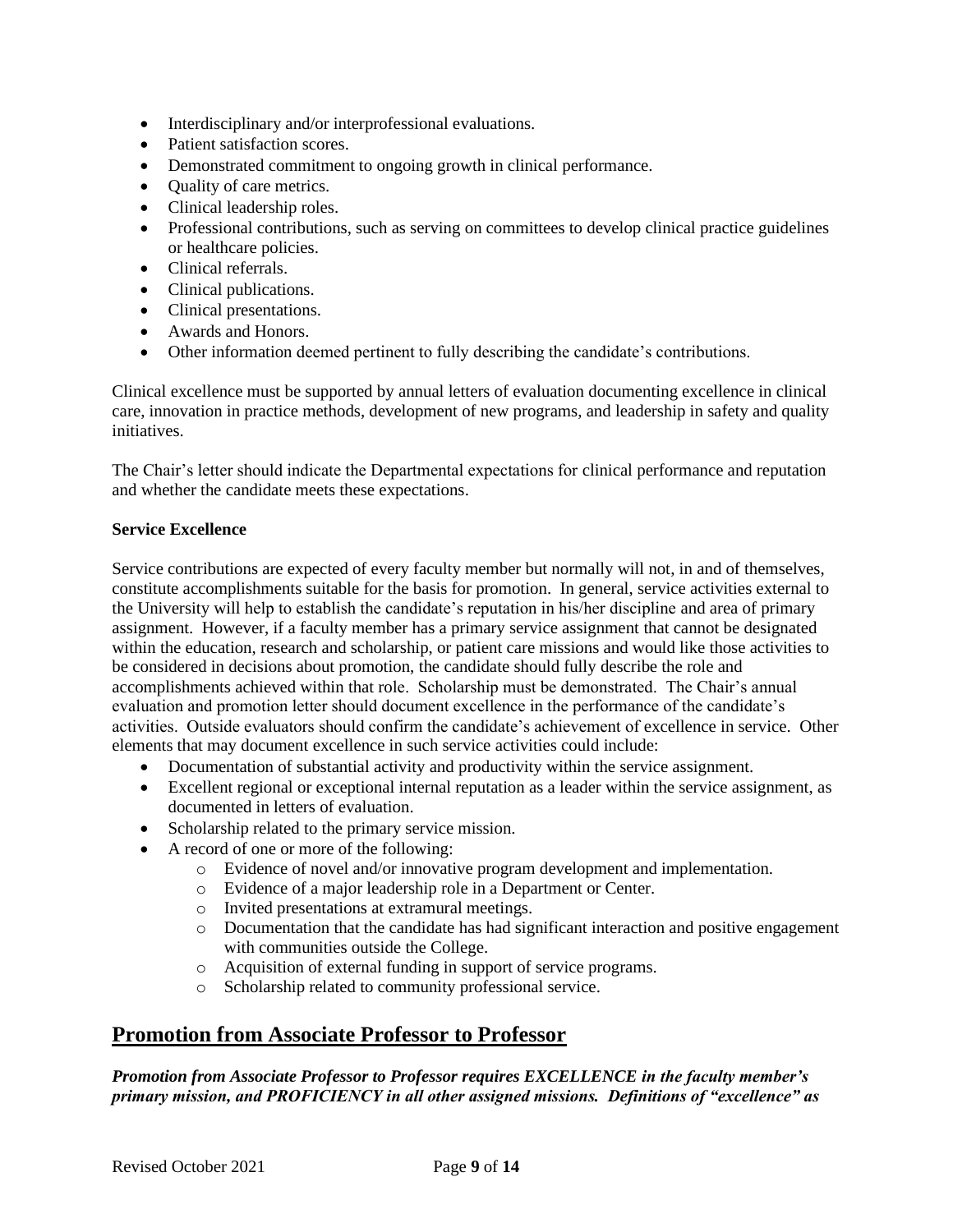*required for promotion from Associate Professor to Professor are described below. Promotion to Professor is largely based on accomplishments since promotion to Associate Professor, and the promotion packet should demonstrate scholarly achievements since that time. As a rule, promotion from Associate Professor to Professor requires national and/or international recognition in the faculty member's primary mission.*

#### **Education Excellence**

Promotion from Associate Professor to Professor with a primary assignment in education requires demonstration of excellence in educational activities as documented by achievements detailed in the education and the research/scholarship sections of the promotion packet. These sections of the promotion packet should be organized to clearly identify the candidate's contributions in one or more of the five categories recognized by the College: teaching, curriculum design and revision, mentoring and advising, educational leadership and administration, and learner assessment. The patient care and/or research sections of the promotion packet should be completed as appropriate, to document proficiency in the other missions and to fully describe the candidate's scope of work. All candidates must complete the service section of the promotion packet.

The education section of the promotion packet must include the following:

- Documentation of a substantial education assignment with major responsibility (i.e., leadership role) for an educational program.
- Description of the faculty member's role for an educational program, with concise descriptions of the frequency and duration of the responsibility (quantity) and outcomes (quality).
- Peer and supervisory reviews that support the rating of excellence. The evidence should include the number of evaluations collected and should summarize results, including comments when available.
- Reviews by the recipients (students or residents) that support the rating of excellence. The evidence should include the number of evaluations collected and should summarize results, including comments when available.

Excellence in scholarly activity in education should be documented in the research/scholarship section of the promotion packet. For promotion to professor, *extra-university leadership* in education, curriculum development, advising/mentoring, educational leadership/administration, and/or learner assessment is required. Types of evidence of scholarly activity include but are not limited to:

- Journal articles, papers on pedagogic issues, review articles, case reports, educational outcomes studies, electronic dissemination (e.g., computer programs, CD-ROM, videos, web-based), textbooks, book chapters.
- Technology transfer, development of new approaches that are widely accepted, development of educational tools, curricula or curricular models, study guides, computer-aided tools, new evaluation methodologies, well-subscribed faculty development programs, workbooks adopted by other institutions or by national or international educational organizations.
- Invited lectureships, grand rounds, presentations of scholarship at national or international forums.
- Invited participation in evaluation of an educational activity at another institution.
- Serving as an accreditation site visitor nationally (e.g., LCME or ACGME) or internationally.
- Serving as a specialty board reviewer, writing board review questions, or writing questions for the MCAT or USMLE examinations.
- Intramural or extramural funding for an educational project. Funding also demonstrates peer acceptance and is important to sustaining the program of scholarship.
- Leadership role in a national or international conference on education.
- Evidence-based development or revision of extra-university organizational policy.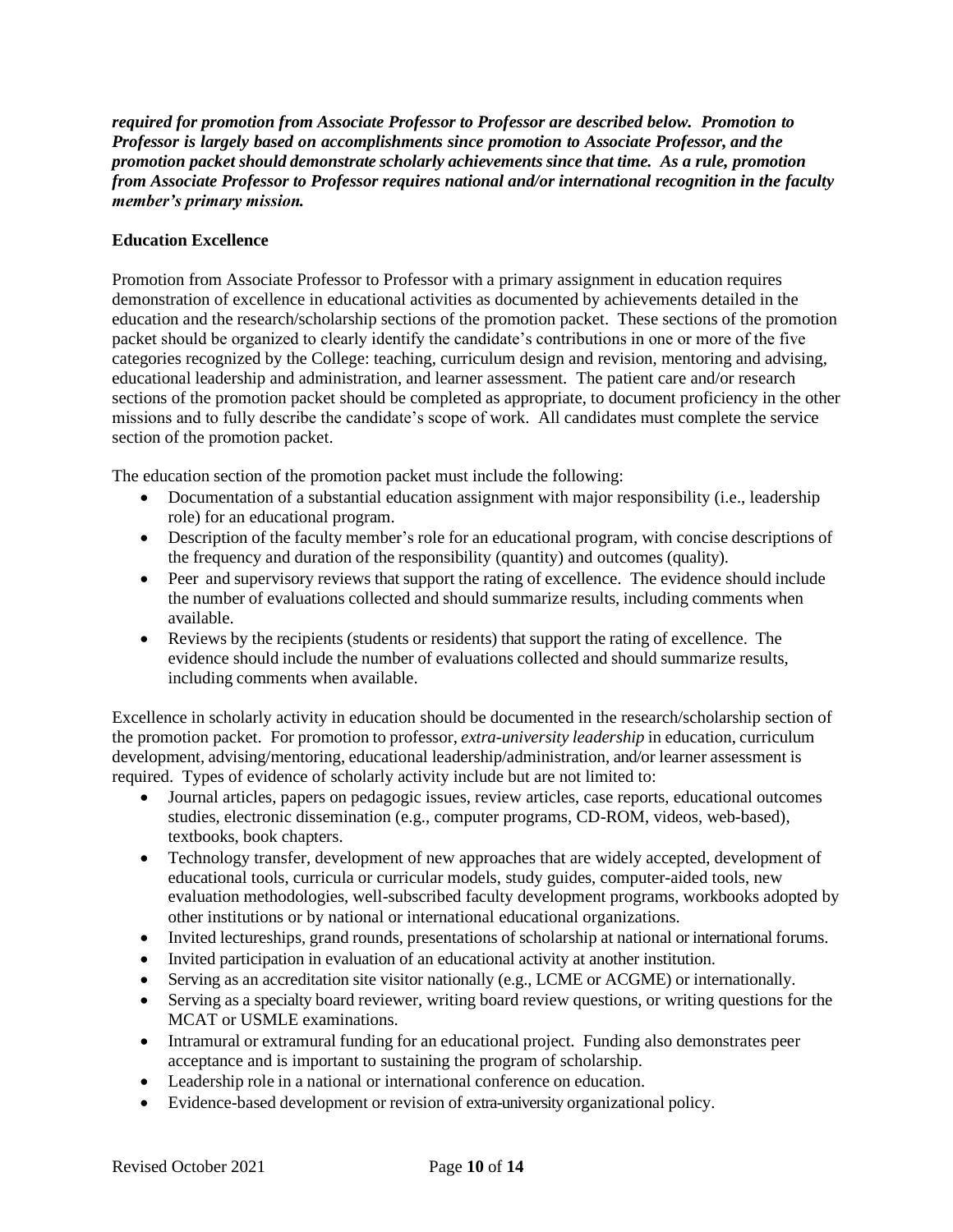- Poster or oral presentations at national or international meetings.
- Evidence-based consultation to public officials at regional, state, national or international venues.

The Chair's letter should indicate the Departmental expectations for education and whether the candidate meets these expectations.

#### **Research/Scholarship Excellence**

Promotion from Associate Professor to Professor with a primary assignment in research requires attainment of excellence in research/scholarship as documented by achievements detailed in the research/scholarship section of the promotion packet. The education and/or patient care sections of the promotion packet should be completed as appropriate, to document proficiency in the other missions and to fully describe the candidate's scope of work. All candidates must complete the service section of the promotion packet.

The research/scholarship section of the promotion packet must include the following:

- Description of the faculty member's research focus, development of his/her research program over the period of review, and role in research team activities.
- Reviews by peers and supervisors that support the rating of excellence. The evidence should include the number of evaluations collected and should summarize results, including comments when available.

Demonstration of research excellence may be documented by:

- Sustained record of publication of peer-reviewed articles in authoritative scholarly journals. The quality and impact of published articles are more important than the number published. Calculation of the candidate's publication h-index or citing the publication's impact factor may be added to the listing of publications as a means to demonstrate the candidate's impact in the field. The candidate will indicate his/or her contribution as first or senior author for each publication.
- Publications as a member of a successful research team which include a description of his/her contributions to the research effort.
- Attainment of investigator-initiated, peer-reviewed research funding, beyond mentored awards, or demonstration of equivalent levels of scholarship. Participation as one of multiple PIs for grant funding or as a key member of a multidisciplinary research team should be documented.
- Publication of invited, important review articles, state-of-the-art articles, chapters, books and other forms of enduring scholarly work and communications.
- Invited presentations of research findings at meetings of scientific societies.
- Invited participation in national advisory committees for research foundations, federal funding agencies or other authoritative bodies.
- Listing and description of inventions and patent applications and awards.

Demonstration of one's reputation within his/her discipline should be documented as outlined below. Achievement of a national or international reputation is required.

- Documentation from letters of evaluation by referees outside of the university (see page 3) that the candidate has achieved a reputation of excellence in research and scholarship.
- Publication of invited, important review articles, state-of-the-art articles, chapters, books and other forms of enduring scholarly work and communications.
- Peer reviewer for scholarly publications.
- Service on editorial boards.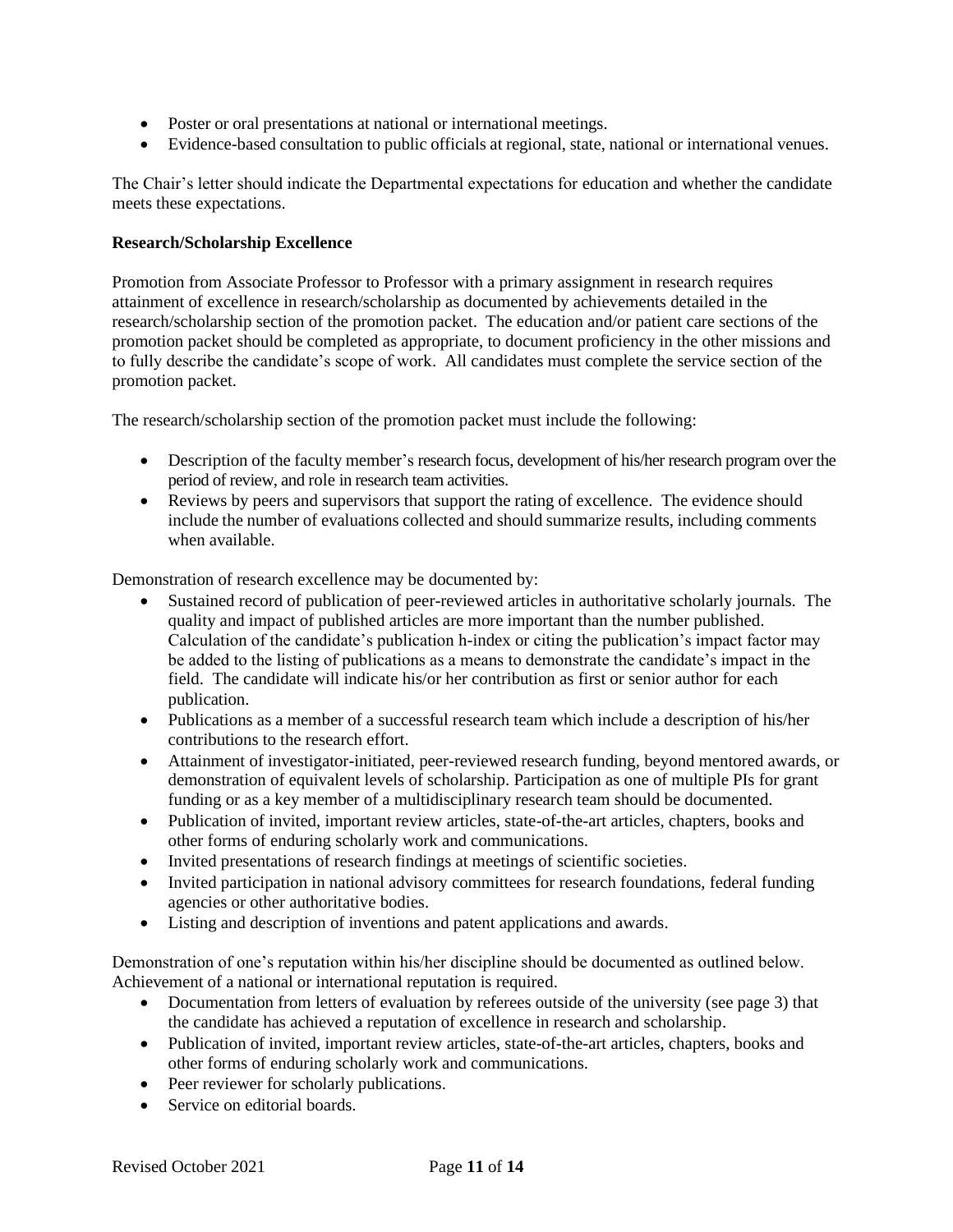- Peer reviewer/grader for abstract submissions to extramural, regional, national and international meetings.
- Peer reviewer of research proposals for funding agencies, including foundation and federal study sections.
- Membership and leadership within leading national or international scientific societies of the candidate's field.
- Invited service as the chair or moderator of sessions for presenting original research at national or international meetings.

The Chair's letter should indicate the Departmental expectations for research productivity and whether the candidate meets these expectations, including the candidate's exact role in research team activities.

#### **Patient Care Excellence**

A candidate with a primary mission assignment in patient care may be promoted from Associate Professor to Professor with the demonstration of sustained excellence in patient care as documented by achievements detailed in the patient care section of the promotion packet. The education and/or research/scholarship sections of the promotion packet should be completed as appropriate to document proficiency in the other missions and to fully describe the candidate's scope of work. All candidates must complete the service section of the promotion packet.

Evidence for sustained clinical scholarship is required. Peer evaluations should be completed on each faculty member by a minimum of two evaluators every three years. A candidate's promotion packet may demonstrate excellence in patient care even if one or more of the elements are not applicable or not available. Publications and presentations should be highlighted in the patient care section of the promotion packet if they are particularly relevant to the demonstration of excellence. Demonstration of contributions and accomplishments in patient care should be rated well above average in annual evaluations.

The patient care section of the promotion packet should demonstrate the breadth and impact of the candidate's academic clinical practice and include the following:

- Scope of the faculty member's clinical practice.
- Interdisciplinary and/or interprofessional evaluations that support the rating of excellence.
- Peer and supervisory reviews that support the rating of excellence.
- Patient satisfaction scores and/or reviews by patients that support the rating of excellence.
- Demonstrated commitment to ongoing growth in clinical performance.
- Quality of care metrics.
- Clinical leadership roles.
- Professional contributions, such as serving on committees to develop clinical practice guidelines or healthcare policies.
- Clinical referrals.
- Clinical publications.
- Clinical presentations.
- Awards and Honors.
- Other information deemed pertinent to fully describing the candidate's contributions.
- Evidence that the clinician measurably and significantly improved the clinical program, as demonstrated by:
	- o Obtaining funding support for the program through contracts, significantly increased revenues, or new patient referrals.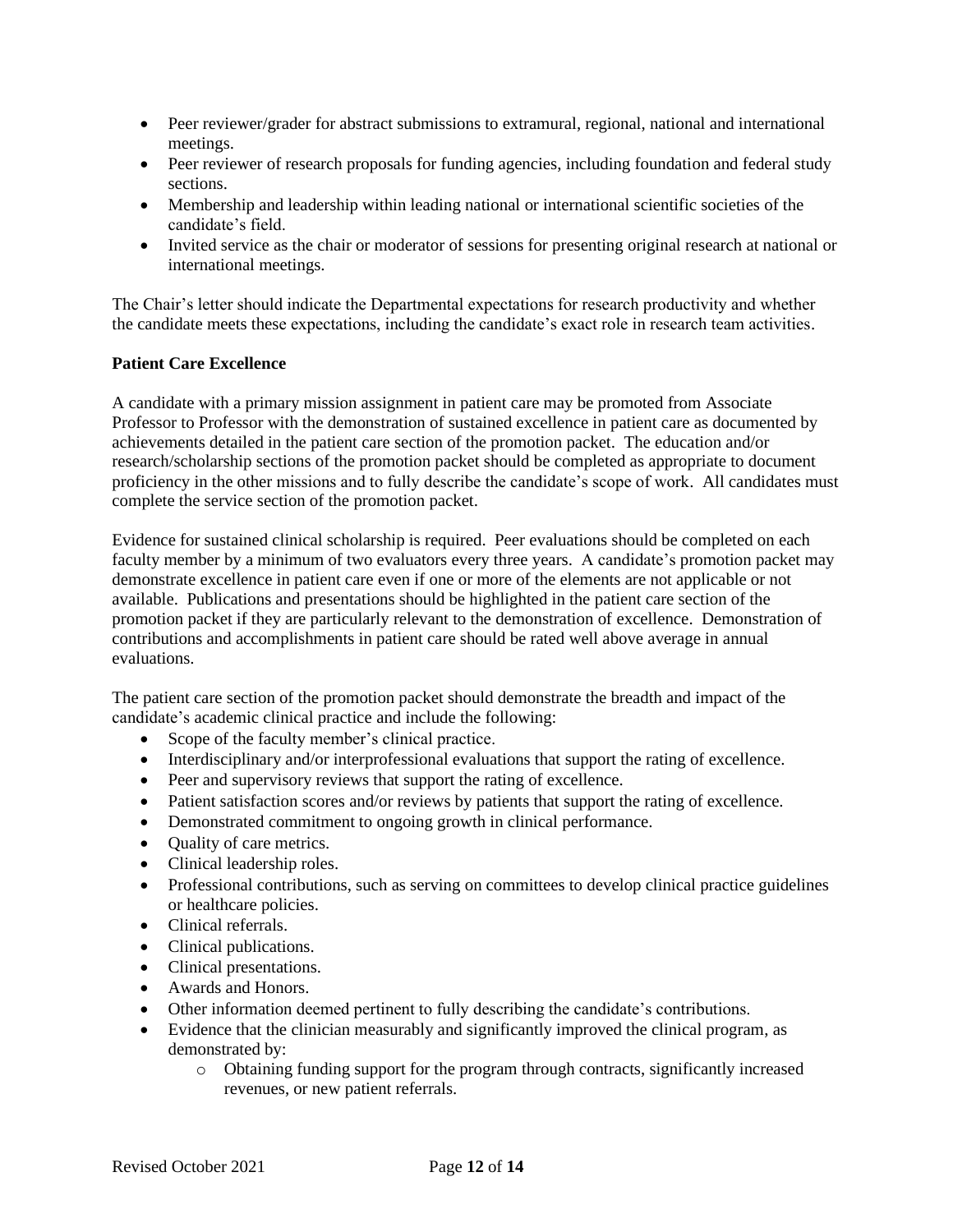- o Evidence of significantly increased clinical-service-related collaborative partnerships with the community.
- o Evidence of improved health care outcomes.
- o Evidence of significantly increased cost effectiveness of the program (for example, improved clinic efficiencies).
- o Introduction of new technologies, methods or procedures that contribute to improved health care outcomes; or evidence of a significant contribution to improved public health.

Clinical excellence must be supported by annual letters of evaluation documenting excellence in clinical care, innovation in practice methods, development of new programs, and leadership in safety and quality initiatives.

The Chair's letter should indicate the Departmental expectations for clinical performance and reputation and whether the candidate meets these expectations.

#### **Service Excellence**

Service contributions are expected of every faculty member but normally will not, in and of themselves, constitute accomplishments suitable for the basis for promotion. In general, service activities external to the University will help to establish the candidate's reputation in his/her discipline and area of primary assignment. However, if a faculty member has a primary service assignment that cannot be designated within the education, research and scholarship, or patient care missions and would like those activities to be considered in decisions about promotion, the candidate should fully describe the role and accomplishments achieved within that role. Scholarship must be demonstrated. The Chair's annual evaluation and promotion letter should document excellence in the performance of the candidate's activities. Outside evaluators should confirm the candidate's achievement of excellence in service. Other elements that may document excellence in such service activities could include:

- Documentation of substantial activity and productivity within the service assignment.
- Excellent regional or exceptional internal reputation as a leader within the service assignment, as documented in letters of evaluation.
- Scholarship related to the primary service mission.
- A record of one or more of the following:
	- o Evidence of novel and/or innovative program development and implementation.
	- o Evidence of a major leadership role in a Department or Center.
	- o Invited presentations at extramural meetings.
	- o Documentation that the candidate has had significant interaction and positive engagement with communities outside the College.
	- o Acquisition of external funding in support of service programs.
	- o Scholarship related to community professional service.

## **Publication, Use and Revision of the Guidelines**

Each faculty member will have access to the updated electronic version of these guidelines and to the NSU, NSU MD and any Departmental websites that provide additional clarifications. Each faculty member has the responsibility to complete all elements of their promotion packet and to ensure the accuracy of the information provided. Each Department should provide advice on the preparation of the packet through mentors or other assigned individuals who are knowledgeable about the process. Personnel in the Office of Faculty Development in the College are available to provide guidance at any time during the promotion process and efforts to inform faculty and staff about the promotion process will be ongoing.